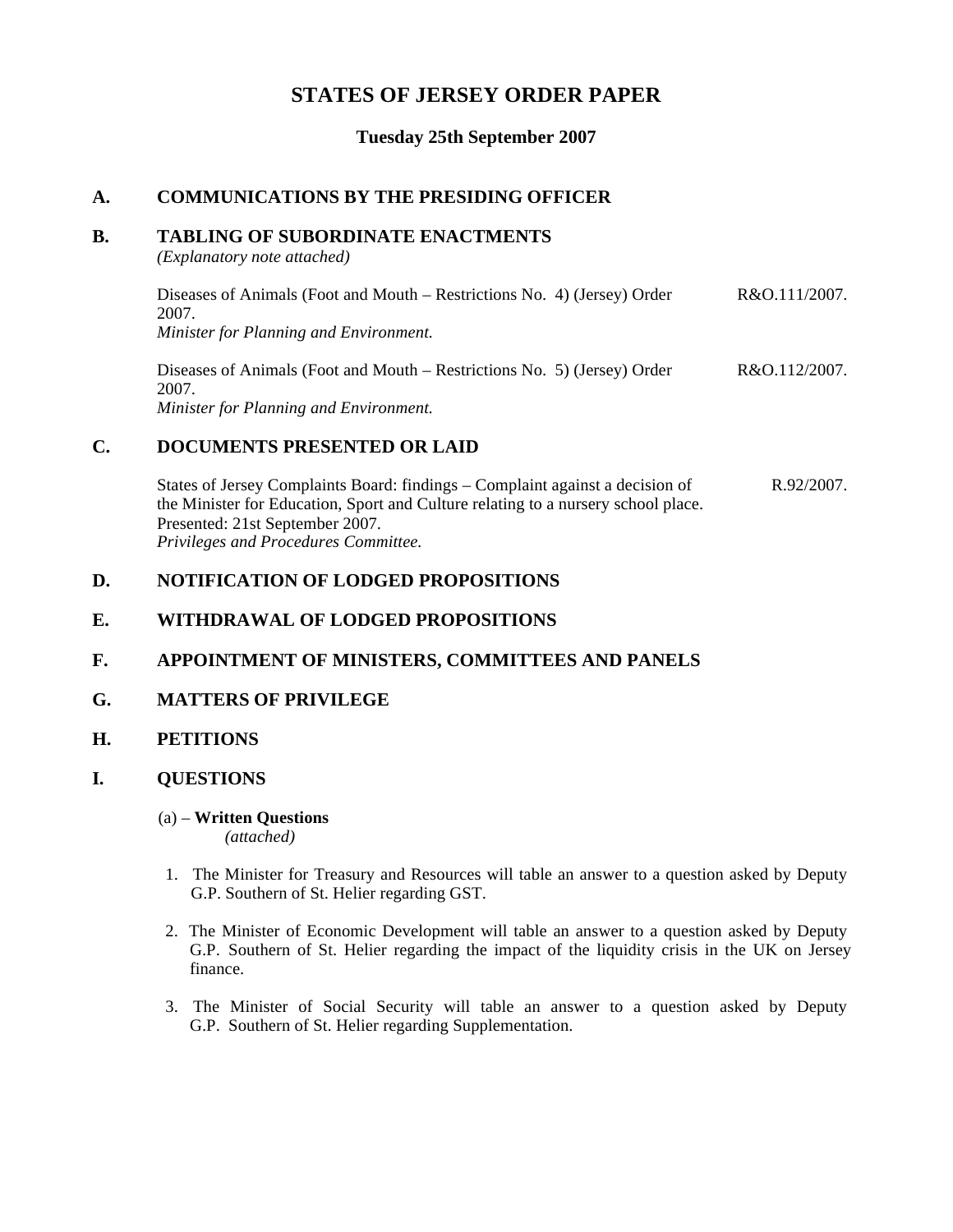#### (b) – **Oral Questions** (90 minutes) *(attached)*

1. Deputy K.C. Lewis of St. Saviour will ask the following question of the Minister for Home Affairs –

 "What extra precautions, if any, is the Minister taking to prevent illegal immigrants entering the United Kingdom via Jersey?"

2. The Deputy of St Martin will ask the following question of the Minister for Home Affairs –

 "As the States are being asked to agree the policy statement in the section entitled 'Prosecution' on page 73 of the Criminal Justice Policy (P.118/2007), will the Minister inform members whether an audit was undertaken to ensure that the present prosecution arrangements in the Magistrate's Court and Parish Hall enquiries are Human Rights compliant and if so, when and by whom was this carried out?"

3. The Deputy of St Martin will ask the following question of the Minister for Home Affairs –

 "Following her answer on 11th September 2007, would the Minister advise members under which Articles within the States of Jersey Law 2005 and the Police Force (Jersey) Law 1974 she was able to charge the Jersey Live organisers for policing?"

4. Deputy S.S.P.A. Power of St. Brelade will ask the following question of the Minister for Home Affairs –

 "The Minister will be aware of a recent complaint of alleged blackmail that was made to the States of Jersey Police against certain principals of the Tax Justice Network; can the Minister inform the Assembly of the approximate accrued costs to the Police in following up this allegation and the number of man hours involved up to the date the allegation was withdrawn?"

5. Senator L. Norman will ask the following question of the Chairman of the Privileges and Procedures Committee –

 "When does the Chairman anticipate being able to bring forward for debate the legislation to give effect to the States decision to enable the Connétables to be all elected on the same day for a term of office of four years?"

(c) – Questions to Ministers without notice (30 minutes) -

1st question period – Minister for Home Affairs

2nd question period – Minister for Treasury and Resources

#### **J. PERSONAL STATEMENTS**

### **K. STATEMENTS ON A MATTER OF OFFICIAL RESPONSIBILITY**

#### **L. PUBLIC BUSINESS**

Draft High Hedges (Jersey) Law 200-. P.51/2007.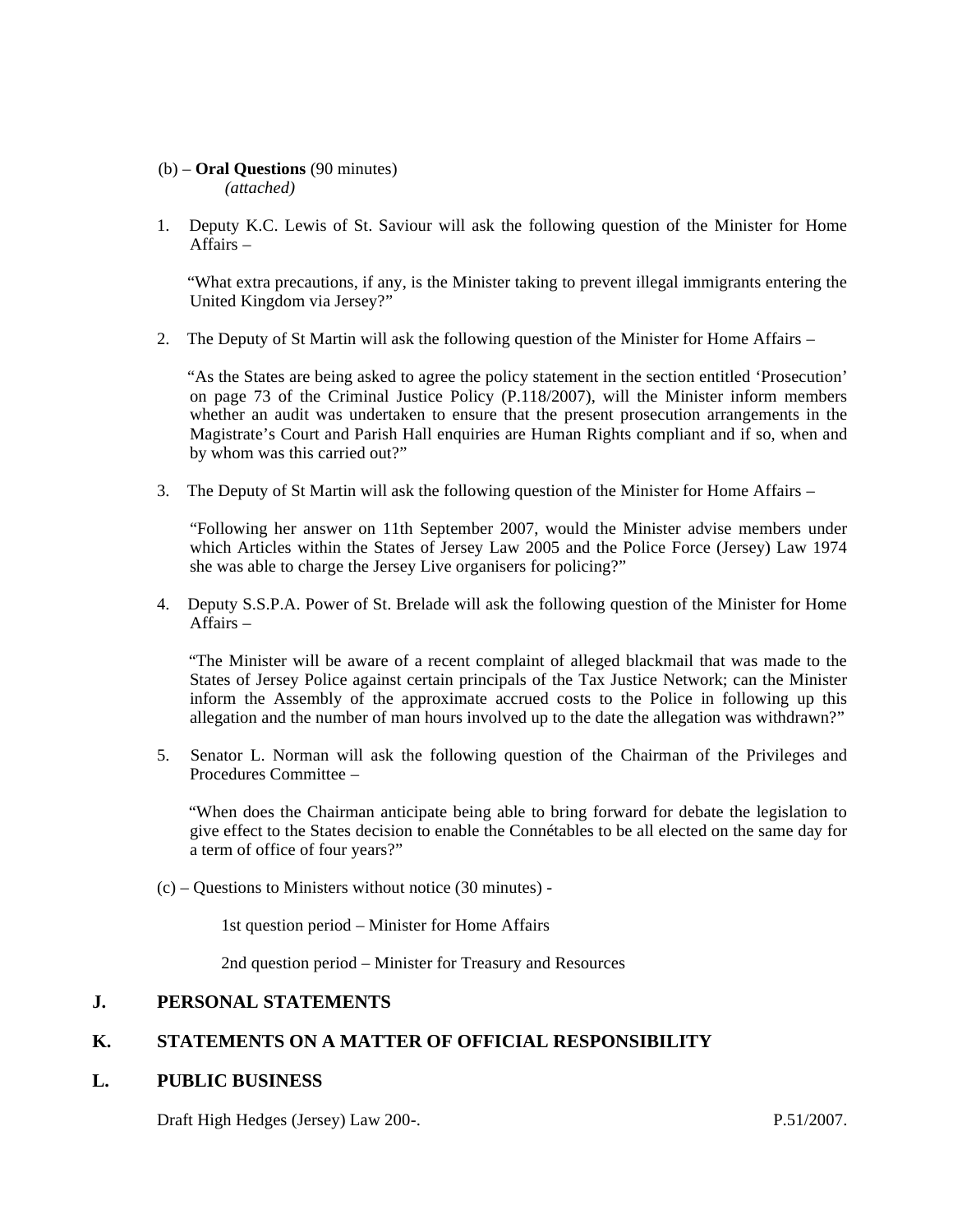Lodged: 13th April 2007. *Minister for Planning and Environment.*

| Draft High Hedges (Jersey) Law 200- (P.51/2007): second amendment.<br>Lodged: 11th September 2007.<br>Minister for Planning and Environment.           | P.51/2007. Amd<br>(2). |
|--------------------------------------------------------------------------------------------------------------------------------------------------------|------------------------|
| Retail Strategy: Impact Assessment.<br>Lodged: 18th June 2007.<br>Economic Affairs Scrutiny Panel.                                                     | P.84/2007.             |
| Draft Road Traffic (No. 58) (Jersey) Regulations 200.<br>Lodged: 25th June 2007.<br>Minister for Transport and Technical Services.                     | P.87/2007.             |
| Chief Minister election: advance notice of intention to stand.<br>Lodged: 13th July 2007.<br>Deputy S. Pitman of St. Helier.                           | P.92/2007.             |
| Draft Public Elections (Amendment No. 2) (Jersey) Law 200.<br>Lodged: 18th July 2007.<br>Privileges and Procedures Committee.                          | P.94/2007.             |
| Draft Social Security (Reciprocal Agreement with Ireland) (Jersey) Act 200-.<br>Lodged: 26th July 2007.<br>Chief Minister.                             | P.97/2007.             |
| Deputies: extension of term of office to 4 years.<br>Lodged: 27th July 2007.<br>Deputy P.N. Troy of St. Brelade.                                       | P.98/2007.             |
| Deputies: extension of term of office to 4 years $(P.98/2007)$ – comment.<br>Presented: 7th September 2007.<br>Privileges and Procedures Committee.    | P.98/2007. Com.        |
| Goods and Services Tax: price marking legislation.<br>Lodged: 27th July 2007.<br>Senator L. Norman.                                                    | P.99/2007.             |
| Goods and Services Tax: price marking legislation $(P.99/2007)$ – comments.<br>Presented: 11th September 2007.<br>Minister for Treasury and Resources. | P.99/2007. Com.        |
| Goods and Services Tax: price marking legislation $(P.99/2007)$ – comments.<br>Presented: 11th September 2007.<br>Minister for Economic Development.   | P.99/2007. Com.<br>(2) |
| Draft Financial Services (Amendment No. 3) (Jersey) Law 200.<br>Lodged: 30th July 2007.<br>Minister for Economic Development.                          | P.100/2007.            |
| Draft Air Transport Permits (Repeal) (Jersey) Law 200-.<br>Lodged: 2nd August 2007.<br>Minister for Economic Development.                              | P.101/2007.            |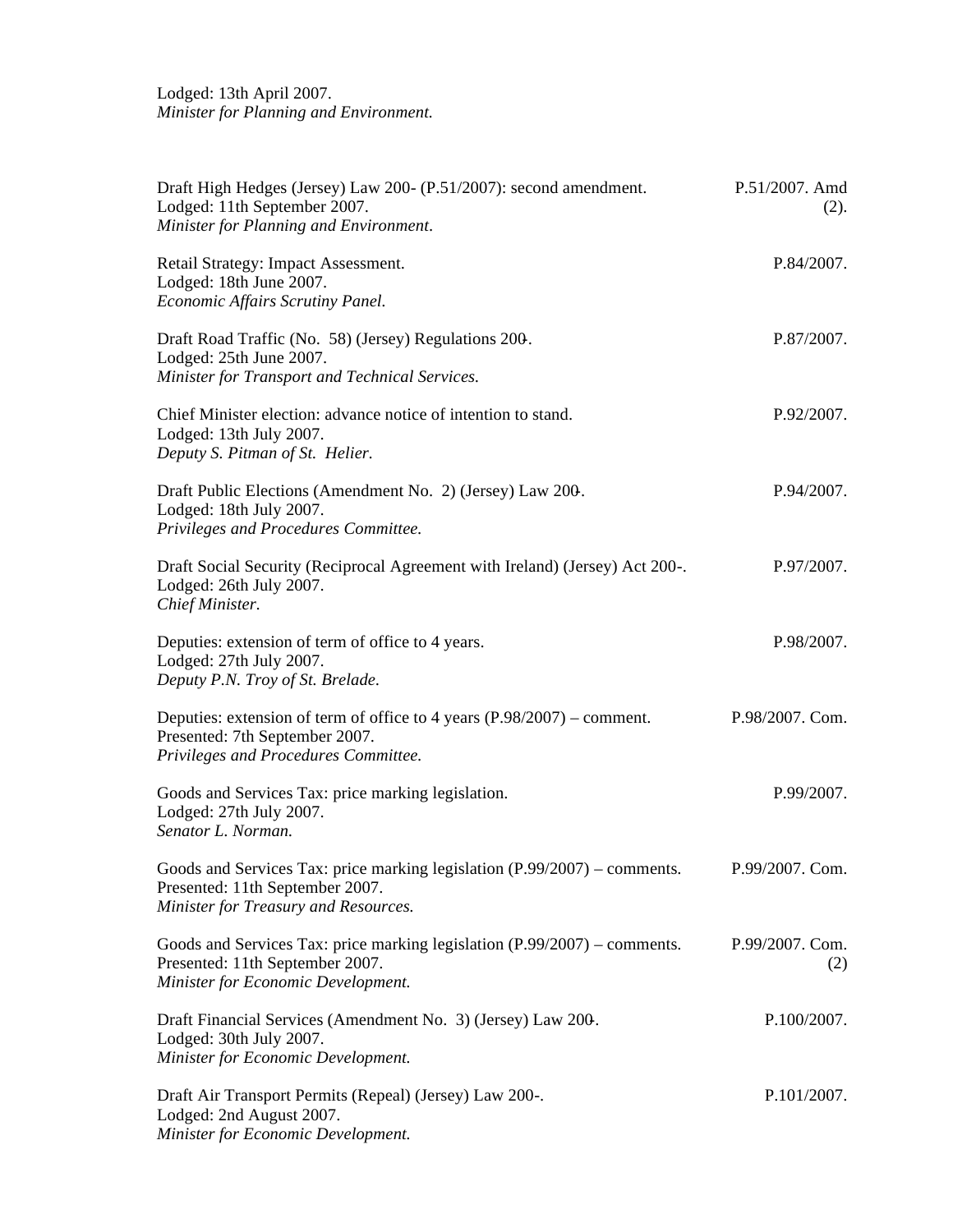| Draft Licensing (Licence Fees) (Jersey) Regulations 200-.<br>Lodged: 9th August 2007.<br>Minister for Economic Development.                                              | P.104/2007. |
|--------------------------------------------------------------------------------------------------------------------------------------------------------------------------|-------------|
| Licensing (Jersey) Law 1974: review of fee structure.<br>Lodged: 3rd September 2007.<br>Deputy of St. Martin.                                                            | P.117/2007. |
| Draft Public Employees (Contributory Retirement Scheme) (Existing Members)<br>(Amendment No. 9) (Jersey) Regulations 200.<br>Lodged: 9th August 2007.<br>Chief Minister. | P.105/2007. |
| Draft Public Employees (Contributory Retirement Scheme) (New Members)<br>(Amendment No. 12) (Jersey) Regulations 200.<br>Lodged: 9th August 2007.<br>Chief Minister.     | P.106/2007. |
| Draft States of Jersey (Amendment No. 4) Law 200.<br>Lodged: 10th August 2007.<br>Chief Minister.                                                                        | P.107/2007. |
| Draft Employment of States of Jersey Employees (Amendment) (Jersey)<br>Regulations 200-.<br>Lodged: 10th August 2007.<br>Chief Minister.                                 | P.108/2007. |
| Draft Employment of States of Jersey Employees (Amendment No. 2) (Jersey)<br>Regulations 200-.<br>Lodged: 10th August 2007.<br>Chief Minister.                           | P.109/2007. |
| Draft Criminal Justice (Community Service Orders) (Amendment) (Jersey) Law<br>$200-.$<br>Lodged: 14th August 2007.<br>Minister for Home Affairs.                         | P.110/2007. |
| Chief Minister election: Island-wide vote.<br>Lodged: 17th August 2007.<br>Deputy G.P. Southern of St. Helier.                                                           | P.111/2007. |
| Planning Applications Panel – appointment of members.<br>Lodged: 7th September 2007.<br>Minister for Planning and Environment.                                           | P.119/2007. |
| Fiscal Panel: appointment of Members.<br>Lodged: 11th September 2007.<br>Minister for Treasury and Resources.                                                            | P.123/2007. |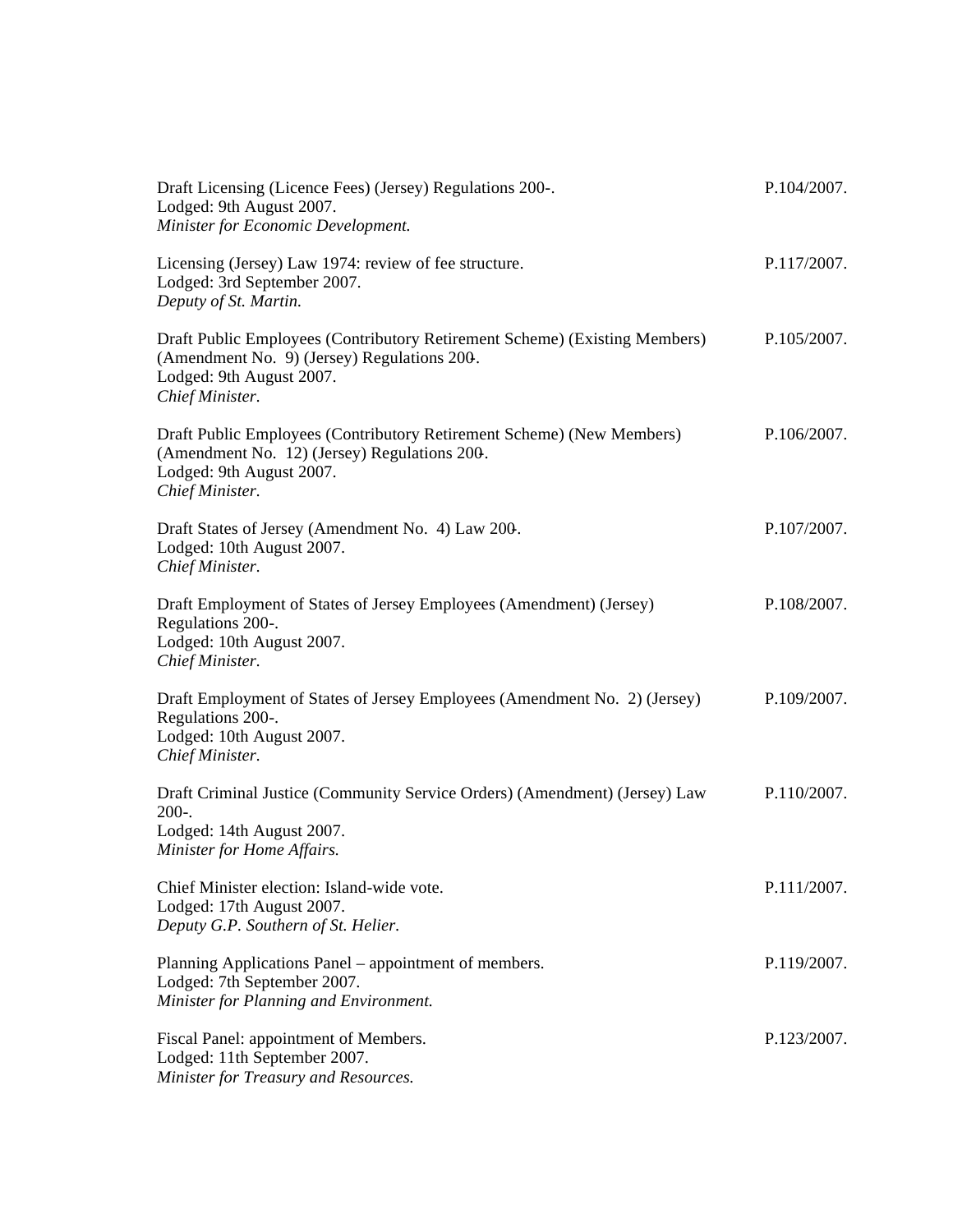# **M. ARRANGEMENT OF PUBLIC BUSINESS**

# **9th October 2007**

| Draft Income Support (Jersey) Regulations 200-.<br>Lodged: 12th July 2007.<br>Minister for Social Security.                                                                  | P.90/2007.      |
|------------------------------------------------------------------------------------------------------------------------------------------------------------------------------|-----------------|
| Draft Income Support (Jersey) Regulations 200- (P.90/2007): amendments.<br>Lodged: 11th September 2007.<br>Minister for Social Security.                                     | P.90/2007. Amd. |
| Draft Income Support (Special Payments) (Jersey) Regulations 200-.<br>Lodged: 12th July 2007.<br>Minister for Social Security.                                               | P.91/2007.      |
| Draft Income Support (Consequential Amendments) (Jersey) Regulations 200-.<br>Lodged: 6th August 2007.<br>Minister for Social Security.                                      | P.102/2007.     |
| Employment (Jersey) Law 2003: therapeutic work schemes.<br>Lodged: 23rd July 2007.<br>Deputy I.J. Gorst of St. Clement.                                                      | P.96/2007.      |
| Draft Financial Services (Amendment of Law) (No. 2) (Jersey) Regulations<br>$200-.$<br>Lodged: 28th August 2007.<br>Minister for Economic Development.                       | P.114/2007.     |
| Goods and Services Tax: petition.<br>Lodged: 18th September 2007.<br>Connétable of St. Helier.                                                                               | P.125/2007.     |
| 23rd October 2007                                                                                                                                                            |                 |
| Island Plan 2002: H4 Site No. 15, Samarès Nursery, St. Clement and future<br>amendments to the Island Plan.<br>Lodged: 20th July 2007.<br>Deputy I.J. Gorst of St. Clement.  | P.95/2007.      |
| Draft Police (Honorary Police Complaints and Discipline Procedure)<br>(Amendment No. 2) (Jersey) Regulations 200.<br>Lodged: 23rd August 2007.<br>Minister for Home Affairs. | P.112/2007.     |
| Draft Police (Complaints and Discipline) (Amendment) (Jersey) Law 200-.<br>Lodged: 29th August 2007.<br>Minister for Home Affairs.                                           | P.116/2007.     |
| Draft Goods and Services Tax (Jersey) Law 2007 (Appointed Day) Act 200-.<br>Lodged: 11th September 2007.                                                                     | P.121/2007.     |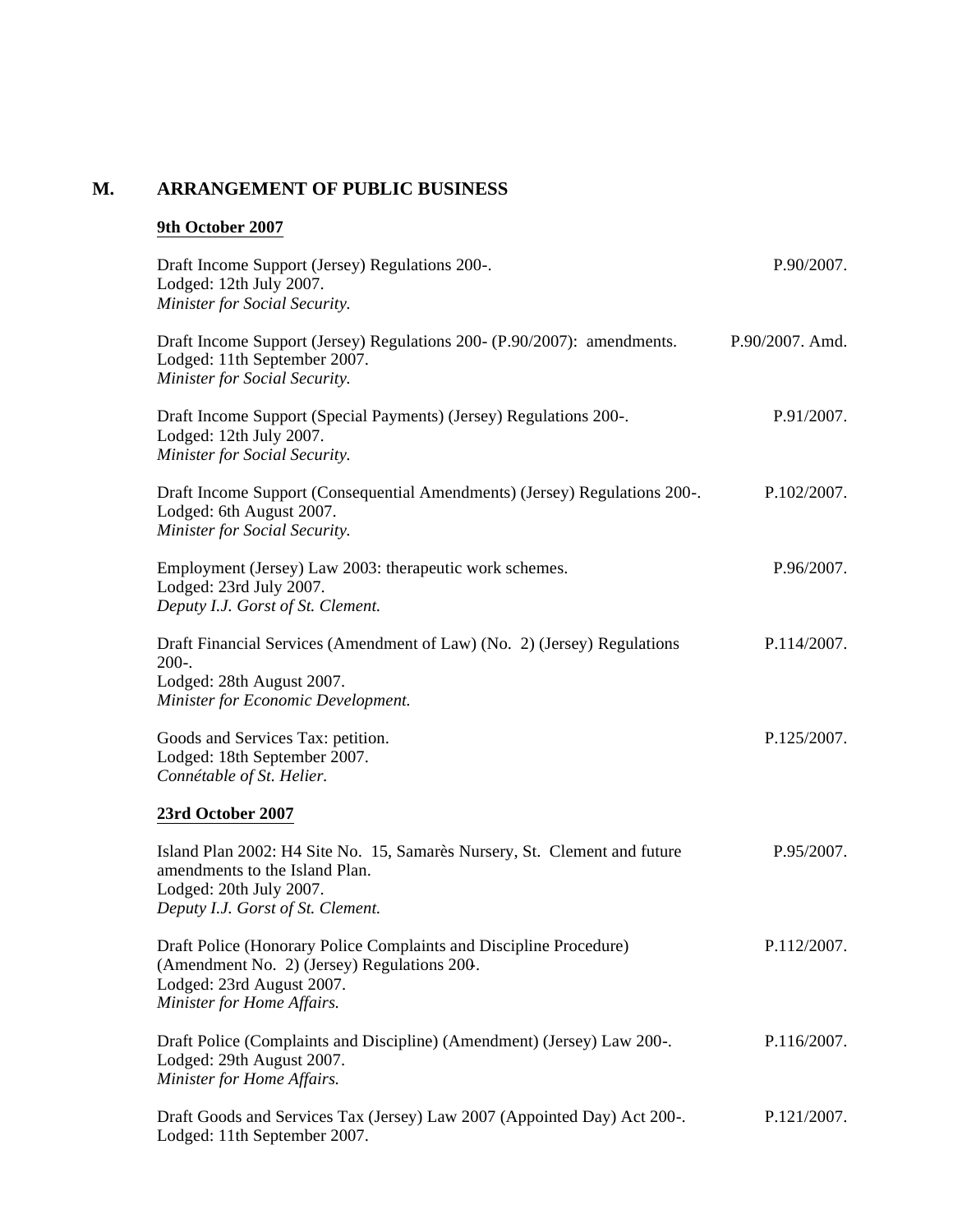*Minister for Treasury and Resources.* Draft Goods and Services Tax (Jersey) Regulations 200-. Lodged: 11th September 2007. *Minister for Treasury and Resources.* P.122/2007. **6th November 2007** Draft Marriage and Civil Status (Amendment) (Jersey) Law 200-. Lodged: 7th September 2007. *Minister for Home Affairs.* P.120/07. Crime (Sentences) Act 1997: extension to Jersey. Lodged: 14th September 2007. *Chief Minister.* P.124/2007. Draft Loi (1939) sur les honoraires des Avocats et des Écrivains (Repeal) (Jersey) Law 200-. Lodged: 18th September 2007. *Chief Minister.* P.126/2007. **20th November 2007** Criminal Justice Policy. Lodged: 4th September 2007. P.118/2007.

> **M.N. DE LA HAYE Greffier of the States**

20th September 2007

*Minister for Home Affairs.*

**Note –**

**In accordance with the meeting dates fixed for 2007 by the Privileges and Procedures Committee, this meeting will continue, if necessary, on Wednesday 26th September and Thursday 27th September 2007.**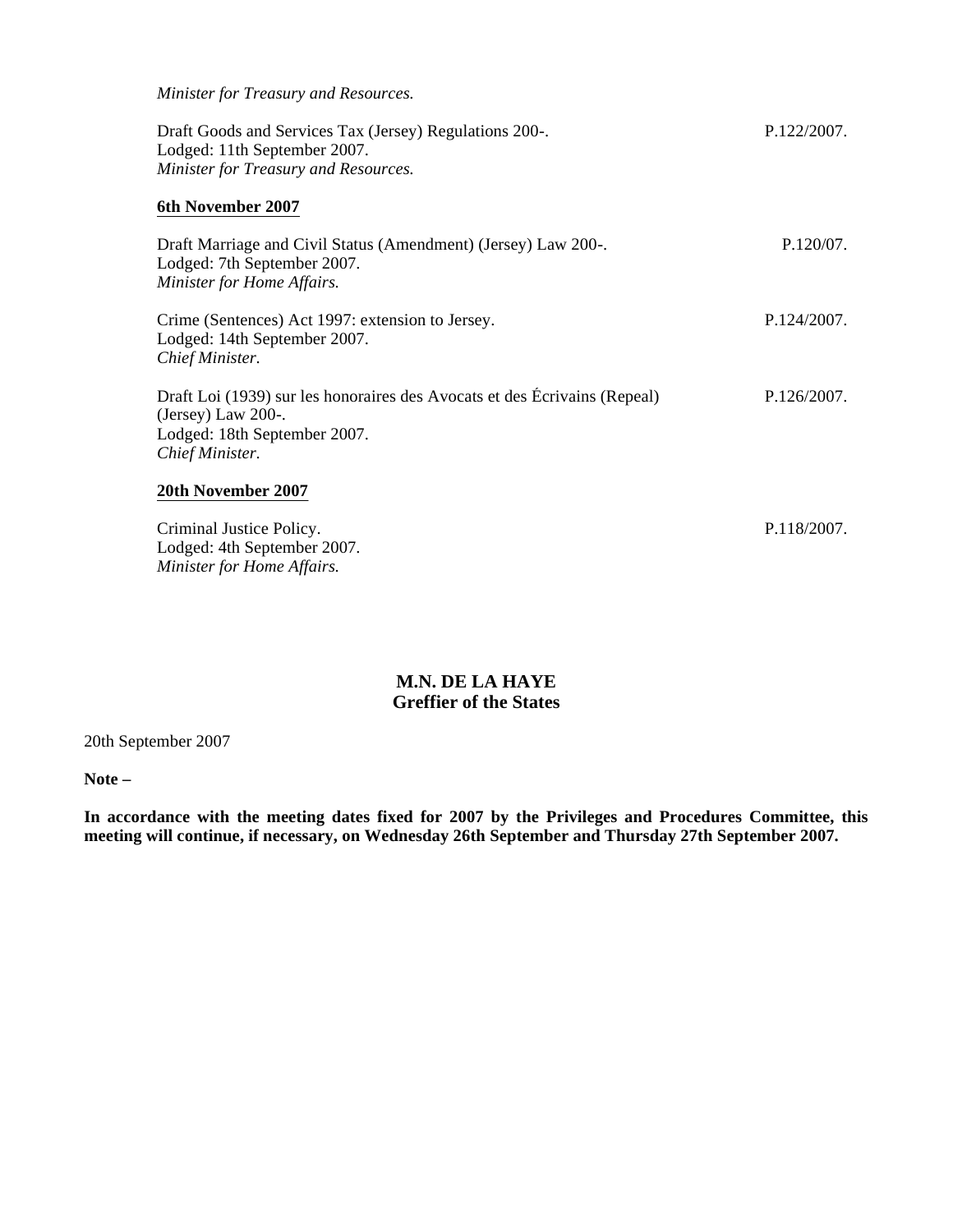# **Explanatory Note regarding subordinate legislation tabled at this meeting.**

(See Item B)

#### **R&O.111/2007**

This Order prohibits the importation of certain animals, and animal products, from the United Kingdom. The Order was made on 14th September 2007 and came into force forthwith.

#### **R&O.112/2007.**

This Order continues the prohibition on the importation of certain animals, and animal products, from the United Kingdom and places certain restrictions on the importation of horses that have been in the United Kingdom. The Order was made on 19th September 2007 and came into force forthwith.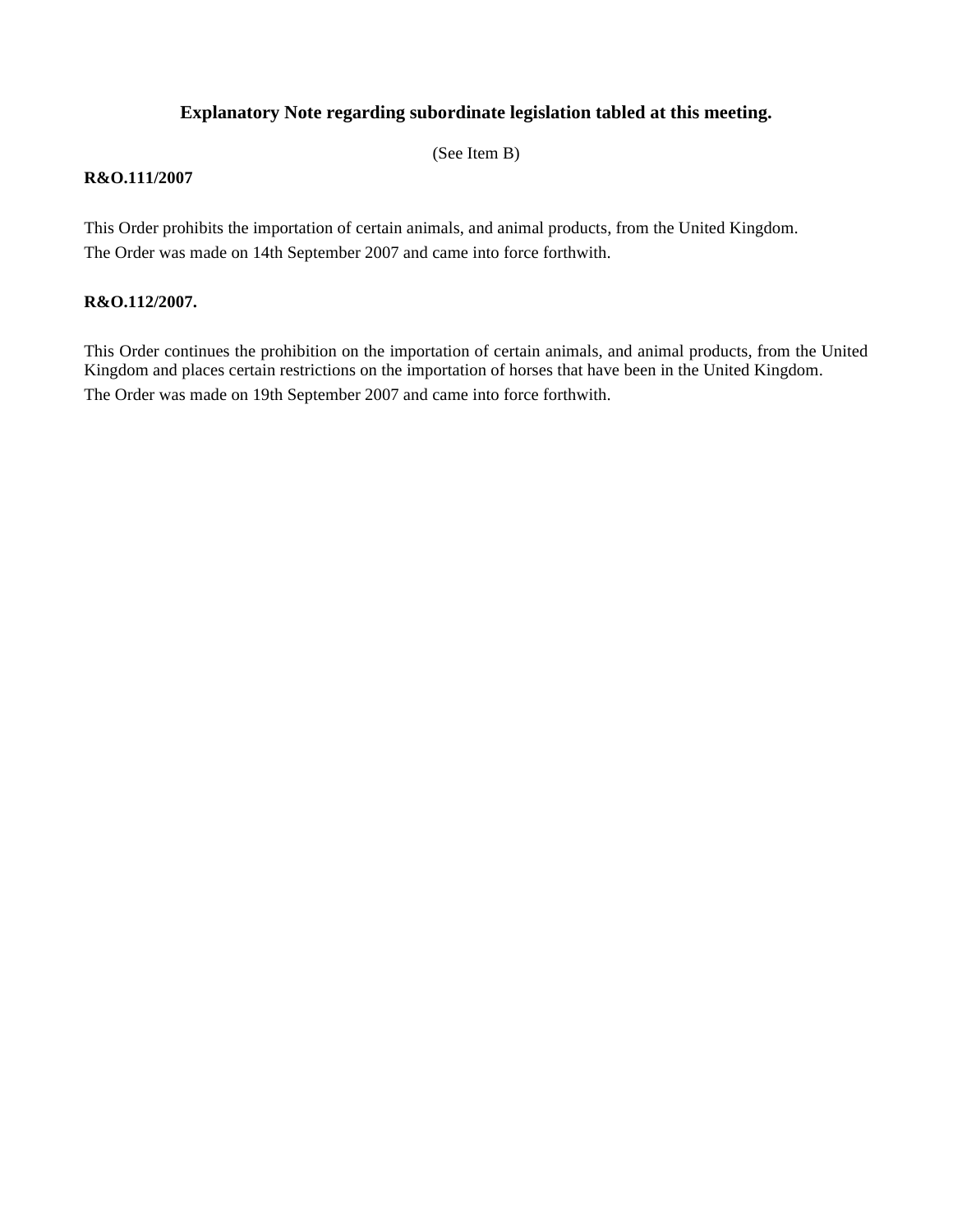### **WRITTEN QUESTIONS**

#### (See Item  $I(a)$ )

1. The Minister for Treasury and Resources will table an answer to the following question asked by Deputy G.P. Southern of St. Helier -

 "Following the publication of the most recent figures released by the UK Treasury which reveal that the lowest 10 per cent earners in the UK pay 26 per cent more tax (direct and indirect, including VAT) than the highest 10 per cent would the Minister inform members whether the introduction of GST may lead to a similar outcome for Jersey in the long term?"

2. The Minister for Economic Development will table an answer to the following question asked by Deputy G.P. Southern of St. Helier -

 "Will the Minister inform members what impact, if any, the current liquidity crisis in the UK and international banking markets is having on Jersey's finance sector?"

3. The Minister for Social Security will table an answer to the following question asked by Deputy G.P. Southern of St. Helier –

 "On 11th September 2007, the Minister referred to work already completed by the Statistics Department on Supplementation; will he release this piece of work and if not state why, and will he inform members when he will come to the Assembly with the results of his investigation of the causes of the growth in supplementation, previously promised for Autumn of this year?"